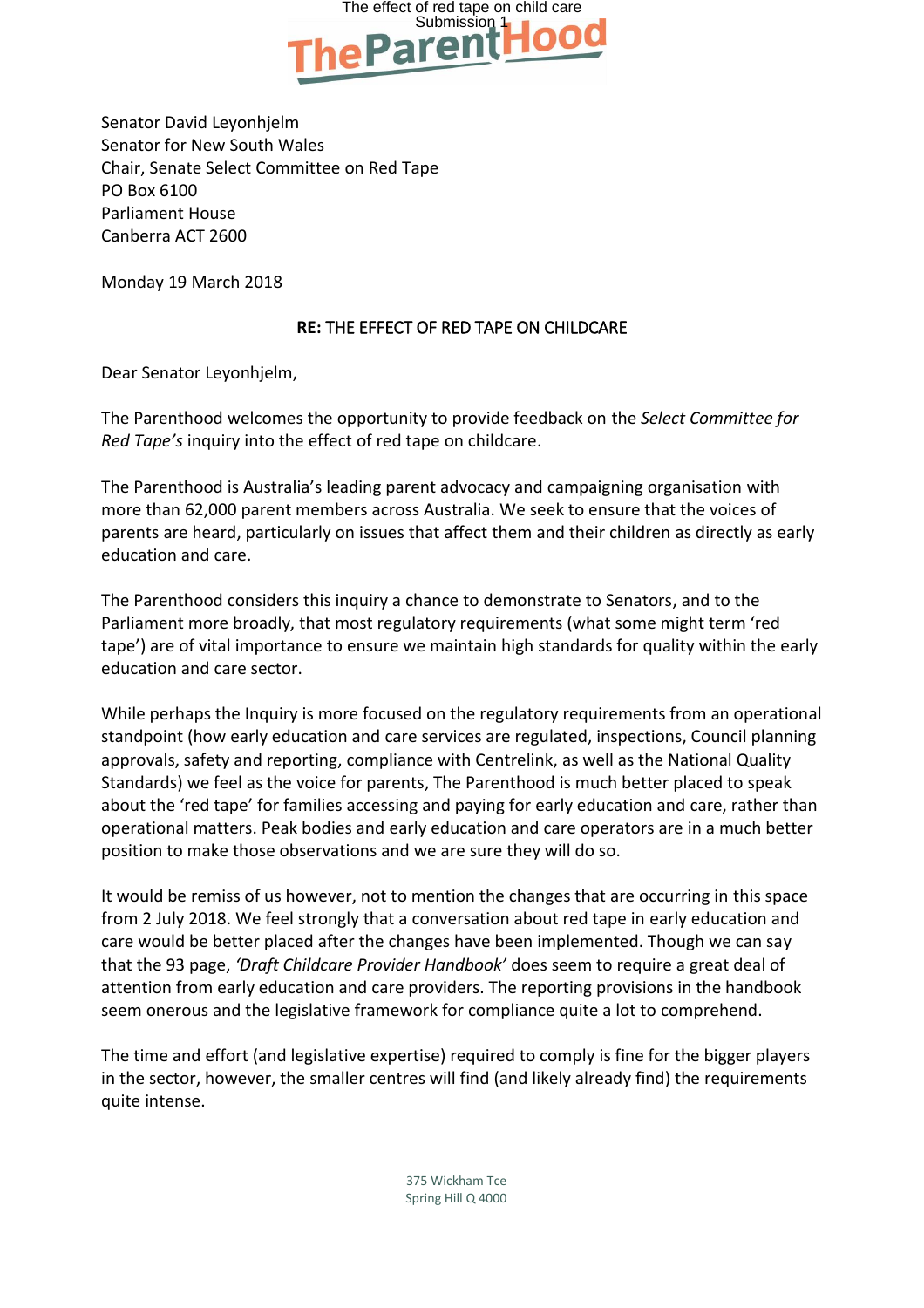

The draft handbook also is missing the section about 'Family Responsibilities', which clearly makes it difficult for The Parenthood to provide informed comment on the effects of any potential red tape.

We therefore believe the timing of this childcare portion of the Inquiry is ill-advised and requires revisiting should the Committee be serious about cutting red tape.

The administrative requirements for families accessing early education and care support from the government will likely increase with activity reporting on a more regular basis a possibility. With Centrelink phone wait times often blowing out to over 90 minutes (if parents can get through at all – 55 million calls failed to connect through in 2016-17 according to Hank Jongen's Estimates testimony). This 'busy-work' that Centrelink customers are put through is an example of the red tape parents face when they have their child accessing early education and care services.

The effects on compliance costs for parents are primarily in hours, yet it affects their economic output if they are trying to get through to Centrelink and failing, or if they are on hold for significant amounts of time. In response to our concerns about this issue, one parent relayed her story of calling Centrelink.

*"I called at 1.30pm thinking that the staff would have had their lunch and would be back on deck and I would be less likely to wait for a long time. I work from home but leave at 2.50pm to pick up my older child from school. I thought that would give me plenty of time, even if I was holding for a while (as I always expect to be). Well, I ended up still on hold when I had to leave. I decided to leave the phone on and pick up my daughter, hoping that I didn't miss it if my call was answered. I returned home to hear 'hello?' through the speakerphone as I was scrambling with my keys in the lock. I didn't make it in before the Centrelink staffer disconnected the call. I had to do it all again the next day. Only this time I called at 12.30pm and finally got through at 1.55pm. I'm lucky that I work at home. You couldn't do what I did if you were in an office full of people or on the road for work."*

This anecdote is unfortunately one of many.

Parents are also challenged when trying to find a place in an early education and care centre. Often, in locations where early education and care is in high demand (and particularly for babies) parents are finding they need to put their child's name down on several waitlists, often at significant cost, in order to gain a place. Should they need full time care for their child, they are often required to make patchwork arrangements to cover the whole week.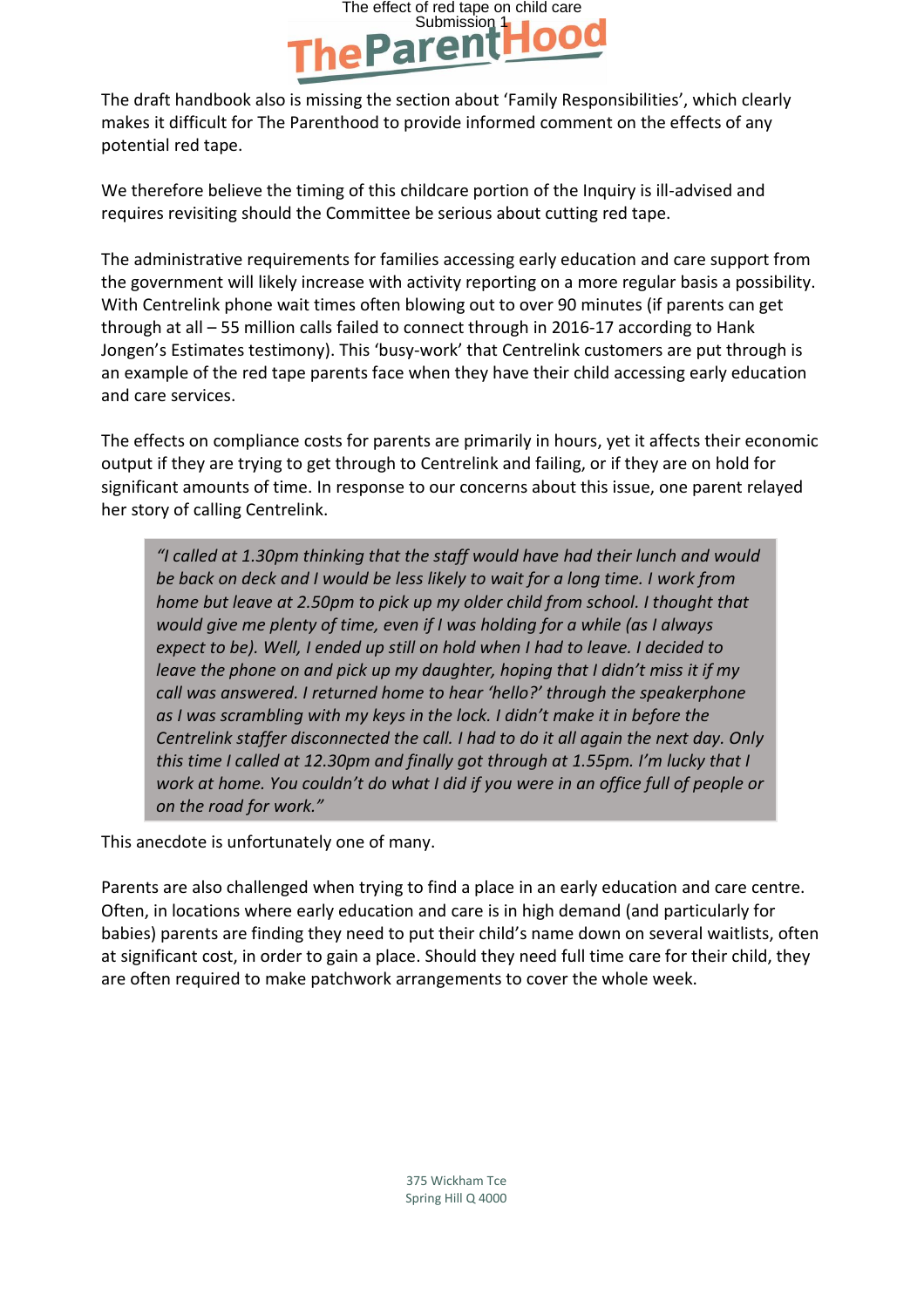

## Again, from a Parenthood member:

*"We had our son's name down at four different centres from before he was born because I was going back to work when he was 12 weeks' old. We had to fill out all of those forms four times and pay four 'waitlist fees' – the most expensive of which was \$200! None of them could guarantee a place and none of them had anything more than a paper system where the last child on the list was placed at the back of the folder. No electronic database to ensure fairness. And as I found out – if you just keep calling them every week you'll eventually be lucky and call on the day they've had someone else leave. But we only got three days at that centre and have had to rely on grandparents until another centre could give us the final two days."*

When it comes to the transition to the kindergarten or preschool year, the funding arrangements across jurisdictions can also make it more difficult for parents. While the Federal Government funds across all jurisdictions, the States make funding decisions themselves with inequity across sectors.

This from a NSW parent:

*"My twin daughters were in a kindy program at a childcare centre in Brisbane where we lived. We couldn't manage a straight kindy with the drop off and pick up times and both of us working, so it was a wonderful solution. Then I was transferred to Sydney for work. Now we pay much more for that same program because the NSW government doesn't fund preschool programs in childcare the way they do in a stand-alone preschool. I don't understand how that's fair."*

While education in a school environment is fully funded, education in the years prior to school (which is of vital importance) is not. These marked differences across jurisdictions lead to confusion and extra costs for parents and the potential that children miss out on vital early learning. Reviewing funding across jurisdictions and ensuring equity and fairness would be an excellent way to alleviate these barriers to education.

## **CONCLUDING REMARKS**

The Parenthood again thanks Senate Committee members for the opportunity to provide input and feedback to contribute to your review of the effect of red tape on childcare as part of the *Select Committee for Red Tape.*

**THE PARENTHOOD REITERATES OUR OBJECTION TO THE TIMING OF THIS PORTION OF THE INQUIRY AND RESPECTFULLY SUGGESTS A REVIEW THREE MONTHS AFTER THE IMPLEMENTATION OF THE GOVERNMENT'S CHILDCARE REFORMS.**

> 375 Wickham Tce Spring Hill Q 4000